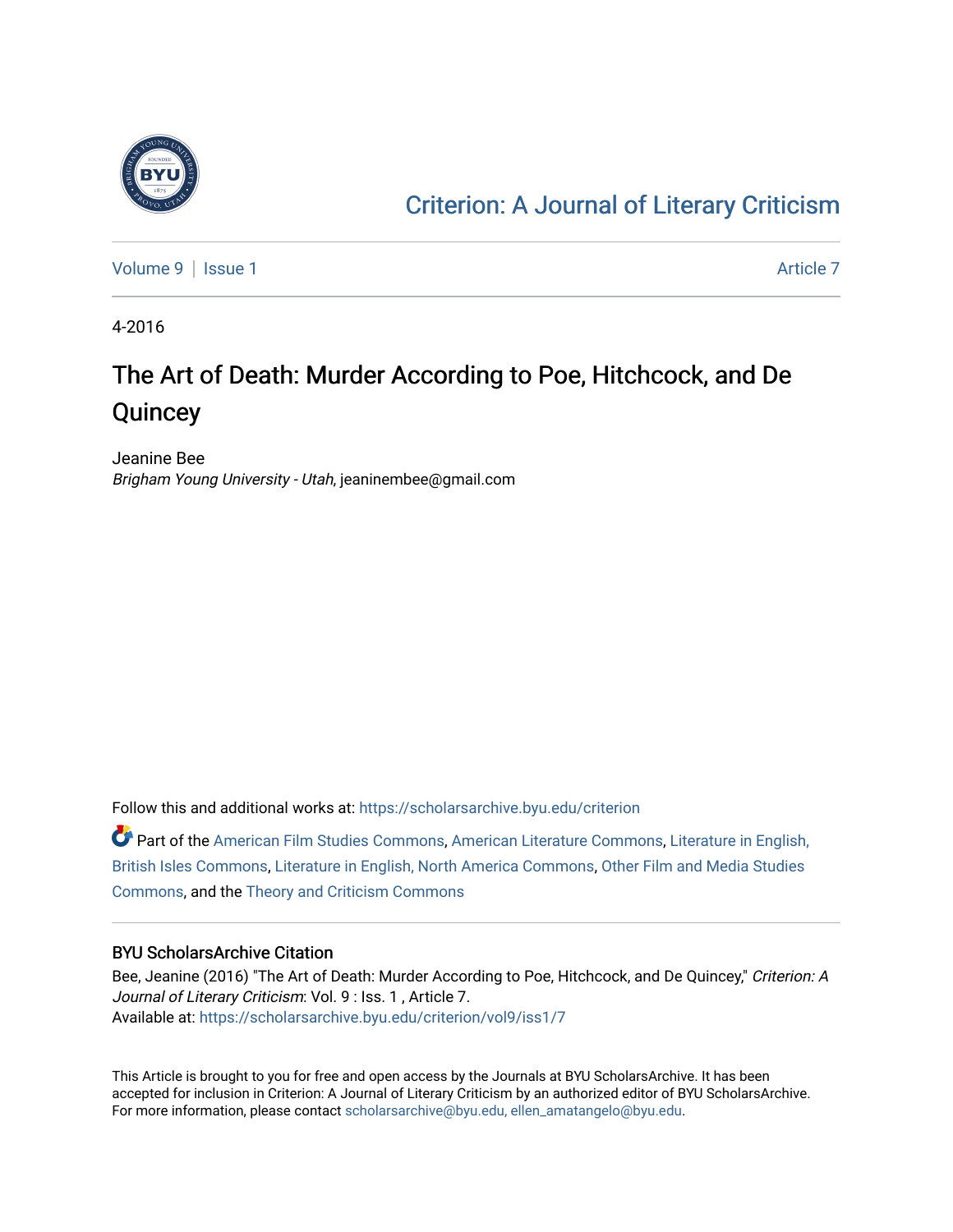# *The Art of Death:*

Murder According to Poe, Hitchcock, and De **Quincey** 

*Jeanine Bee*

Edgar Allan Poe is baffling. He is an author who, despite his immense talent, found himself unable to support his family. He defies the recognized literary boundaries of Romanticism and Classicism, and he wrote everything from poetry to literary criticism to satire. Not to mention the fact that Poe's work heralded the soon-to-become incredibly popular literary forms of the short story and the detective story. At a time when prose was regarded as secondary to poetry, Poe elevated pandering magazine stories to works of art.

Alfred Hitchcock is likewise baffling. Like Poe, Hitchcock's works span decades of change from silent films to "talkies," from black-and-white to color film, and through generations of expectation and taste changes. Also like Poe, Hitchcock found himself working in an art form that was considered inferior to other media. Despite these lowered expectations for the cinema, Hitchcock never denied his artistic instinct, and, after a lifetime of inspired work, Hitchcock will be forever remembered as an artist and his films as works of art.

Perhaps it is because of the low expectations these men encountered and the derogatory glances cast at their chosen art forms that they were drawn to the writings of a man named Thomas De Quincey. De Quincey, a contemporary of Poe's, was well-known in his day for an autobiographical essay entitled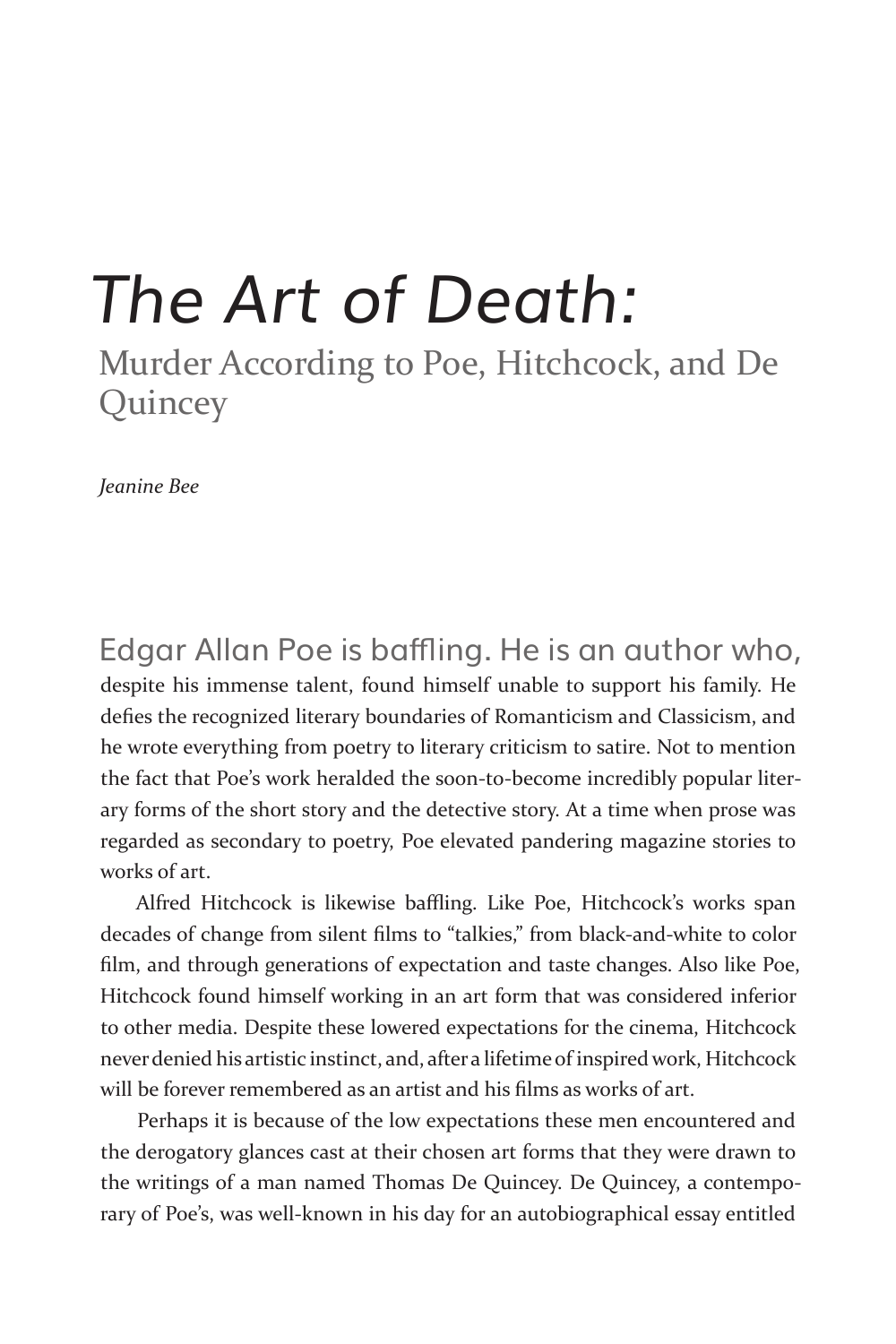"Confessions of an English Opium-Eater" which was published anonymously in 1821. More relevant to the works of both Poe and Hitchcock, however, is another of De Quincey's essays entitled "On Murder Considered as one of the Fine Arts." Published as two satirical essays and a lengthy postscript, these "Murder" papers can be seen as a source of inspiration for both Poe and Hitchcock: all three of these authors viewed murder as an artistic opportunity.<sup>1</sup> Of course as creators they crafted their murder stories as carefully as a sculptor would mold clay, but this careful attention to artistic detail does not set these men apart from other widely respected authors and film directors. Where Hitchcock's, Poe's, and De Quincey's veneration of murder as a fine art becomes most clear, rather, is in the ways that their characters treat the subject of murder.

Because De Quincey's two main "Murder" essays are presented as the minutes from a fictional fan club dedicated to the art of homicide, many of his characters are not murderers themselves, but are murder "amateurs"—or aficionados. The first essay is written as a lecture given to the "Society of Connoisseurs in Murder" following the history of murder from Cain to the nineteenth century. The lecturer concludes his speech with some helpful tips on the "principles of murder," because, as he says, "the mob of newspaper readers, they are pleased with anything, provided it is bloody enough. But the mind of sensibility requires something more" ("On Murder" 31). These notes are not given as suggestions for potential murderers but merely as criteria for judging future artistic presentations. The second essay is written about a celebratory dinner party hosted by Toad-in-the-hole, a murder aficionado who had been sorely disappointed by the lack of artistic quality in recent murders, but who is roused from his discontent by a murder that is, by all accounts, "the most superb of the century by many degrees" ("Second Paper" 86). At the dinner party, a round of toasts is offered to various groups of assassins whom De Quincey's characters greatly admire for their contributions to the historical canon of remarkable murders. These essays are usually read satirically, often with a Kantian philosophy of aesthetics in mind, sometimes with an eye towards "Nietzche's full-blown aesthetic critique of morality in general" (Black 16). I would argue, however, that in his "Postscript" to the "Murder" papers, De Quincey reveals his true feelings about murder. Contrary to his first two essays, the "Postscript" is written in De Quincey's own voice and begins as a defense of his "Murder" essays. Here, he explores what he calls a "universal" fascination with the gruesome details of murder. De Quincey compares this fascination to the irresistible draw of a burning building; upon reaching a fire, "the first impulse is," he claims, "to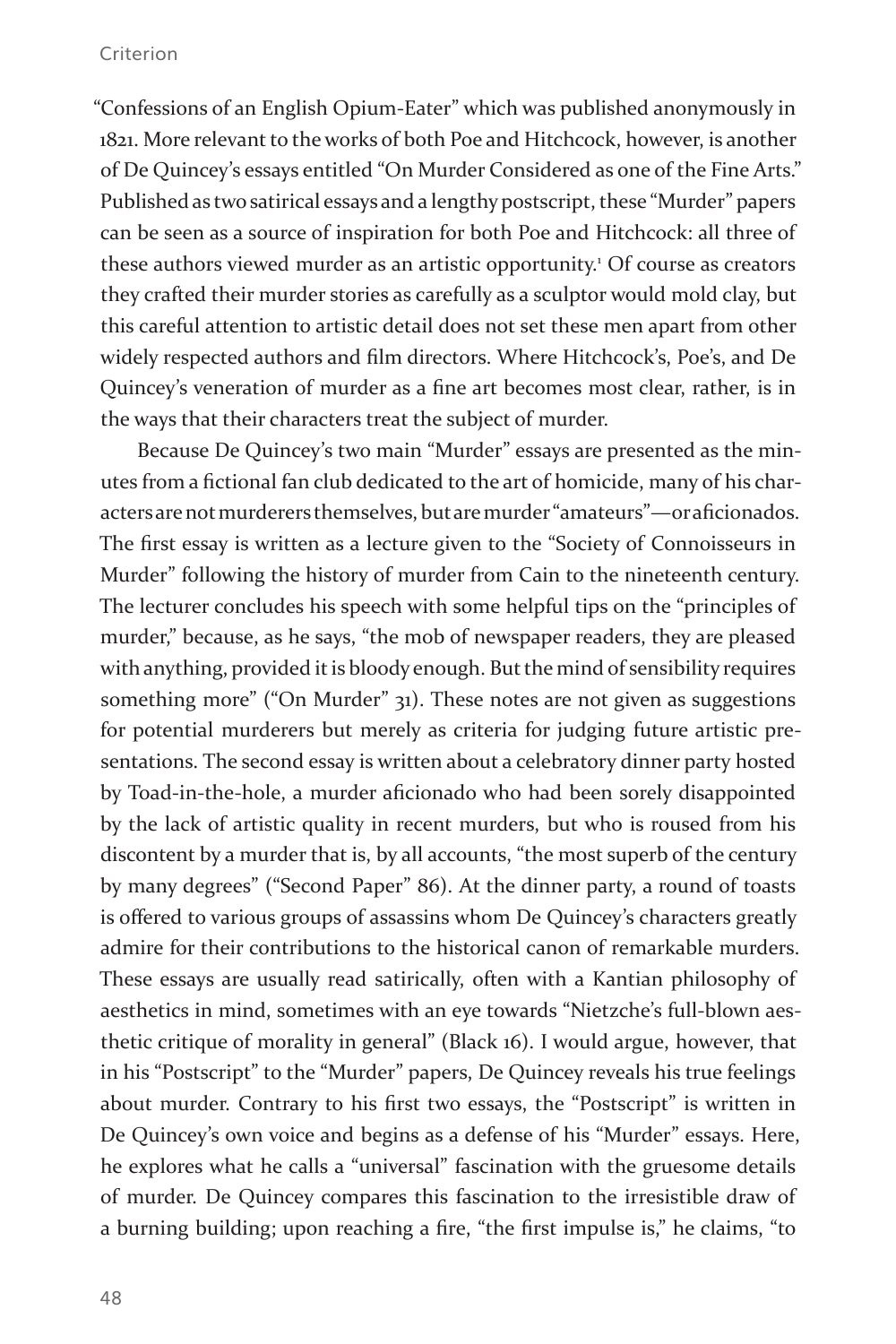assist in putting it out. But that field of exertion is very limited, and…inevitably, and without restraint, we go on to consider it as a stage spectacle" ("Postscript" 95). According to De Quincey, murders are treated in much the same way. "After the first tribute of sorrow to those who have perished," he writes, "inevitably the scenical features…of the several murders are reviewed and valued" ("Postscript" 97). He then demonstrates the fact that this universal fascination exists within his own being by writing a detailed, sensationalized account of a series of gruesome murders committed by a man named John Williams in 1811. De Quincey's "Murder" essays may be hilarious and satirical, "a foam-bubble of gaiety" as he calls them, but lurking beneath the humorous tone is a real admiration for the art of murder.

Once understood as a murder aficionado himself, De Quincey's "Society of Connoisseurs in Murder" becomes more than a satirical tool—it becomes almost a hopeful dream, in which De Quincey himself might someday participate in such a society of like-minded individuals. Of course, two of those like-minded individuals might very well have been Edgar Allan Poe and Alfred Hitchcock.

Poe's own admiration of murder follows the pattern of De Quincey's "Postscript," in which De Quincey uses the clues left behind by Mr. Williams to unravel the manner in which his murders occurred. Poe mirrors this behavior in his own brilliant detective, Dupin, who solves the murder of an elderly woman and her child by reading the clues left behind at the scene of the killing in "The Murders in the Rue Morgue."<sup>2</sup> Poe also seems to agree with De Quincey's assessment that fascination with gruesome murders is a universal feeling. However, rather than writing a long defense of the aesthetic virtues of murder, Poe defends his viewpoint with his stories; indeed, several of Poe's dark, murder-centric stories are written as confessions ("The Cask of Amontillado," "The Tell-Tale Heart," and "The Black Cat," to name a few). When his audience reads these pieces they are, in effect, receiving the confession of a murderer and, just as a priest who would receive these confessions, the audience is then required to make a judgement. If Poe's murders are simply gruesome, horrible, sinful acts, the audience will cast its judgement by simply not reading any more of Poe's stories. However, since Poe's stories (and others like them) enjoy quite a popular following, even to this day, Poe seems to have proven his theory: everyone is able to appreciate a well-crafted murder.

Hitchcock, likewise, respected a good murder. In fact, in an essay written for the *New York Times* magazine in 1957, he claimed to belong to an actual murder fan club, not unlike De Quincey's "Society of Connoisseurs in Murder." The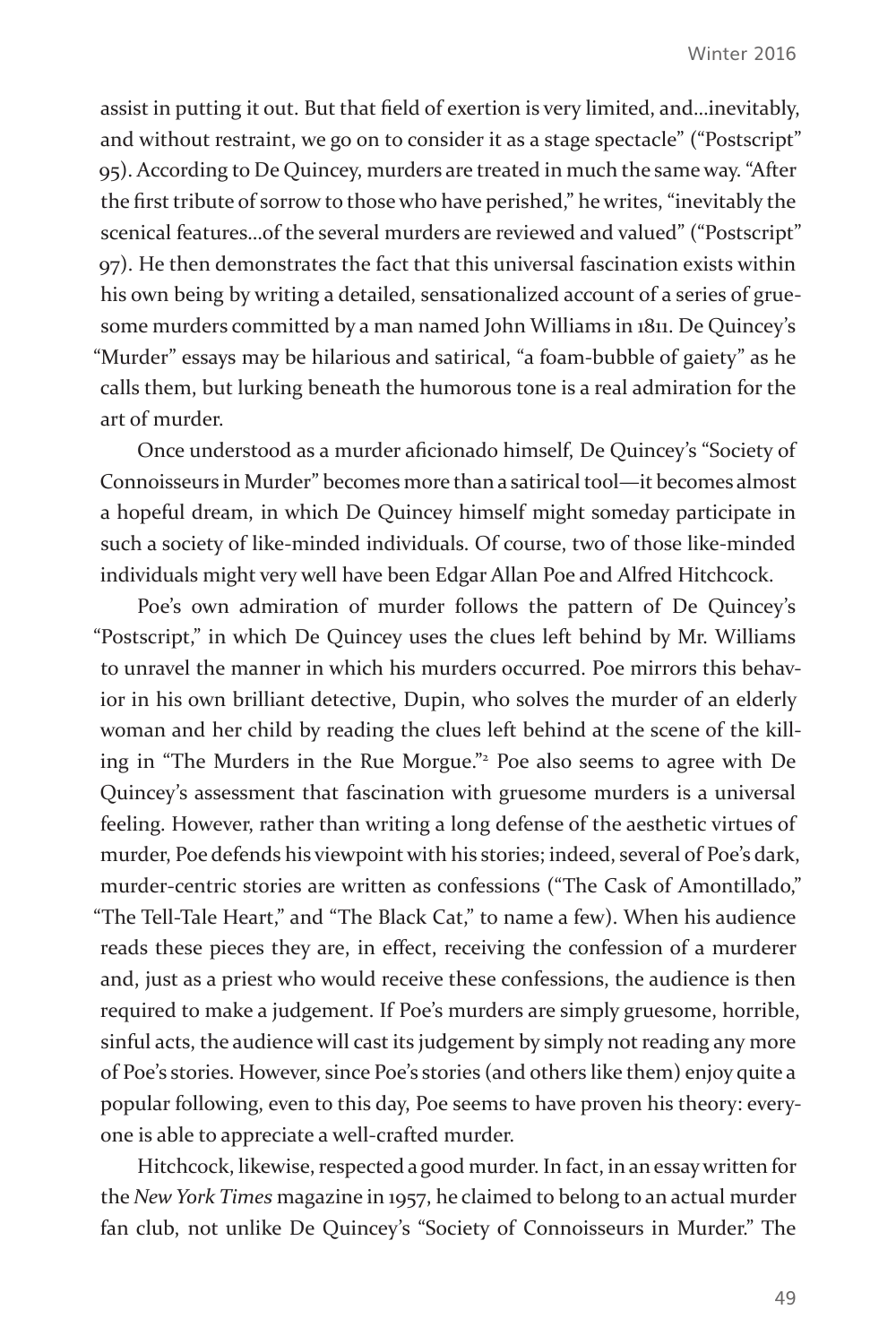group, which he says is called simply "Our society," would meet after particularly fascinating trials, and attendance included "journalists, novelists, playwrights, and even actors," not to mention the legal representation from the trials and sometimes even the judge ("Murder" 137). In interviews, Hitchcock often ruminated on the best ways to kill a person (for a blonde woman, Hitchcock suggests murder by poison with peroxide), and criticized those artists who fell short in their work. In an article published in 1958, Hitchcock laments that "murder as a fine art…has declined in recent years" (Handman 87). And, of course, Hitchcock's appreciation for murder can be seen in his films, most notably in his inclusion of characters who, like De Quincey's murder "amateurs," share a love of homicide. These murder aficionados are most often ordinary—even loveable—people like Joe and Herb who, through their philosophical exercise of planning the perfect murder, serve to provide a lighthearted backdrop to the much more sinister plotline of *Shadow of a Doubt*. Or the proper society women in *Strangers on a Train*, who can only giggle in tacit agreement when Bruno says almost accusingly, "Everyone's interested in murder."

The theme of the murder aficionado, however, comes to a dark pinnacle in Hitchcock's film, *Rope*. The two main characters in this film, Brandon and Philip, are murder aficionados who decide to make the leap from enthusiast to artist when they strangle their mutual friend, David. Then they hold a dinner party in celebration of their work, inviting a handful of guests, including their old school teacher, Rupert Cadell. As Cadell speaks to the other guests, he reveals his own appreciation for murder as a tool and as an art. He details the proper ways to murder different types of people (like landlords, hotel employees, and tap-dancers), then specifies that "murder is—or should be—an art… and as such the privilege of committing it should be reserved for those few who are really superior individuals." But, as Cadell explains his theories, a dark truth about the other party guests is exposed; Cadell's descriptions of the types of murder elicit laughter from the guests, and after he suggests that one might murder a landlord in order to acquire an apartment in New York City, the everso-proper Mrs. Atwater declares, "What a divine idea!" Brandon and Philip may be cold-blooded murderers, and Cadell their unsuspecting muse, but it is the ordinary, well-behaved party-goers who reveal that universal tendency of murder appreciation defended by both De Quincey and Poe. We, as the audience, laugh along with Herb and Joe, Bruno's society women, and the party guests in *Rope*, and in so doing, we are implicated in much the same way that Poe implicates his readers; we—the ordinary, well-mannered, educated people of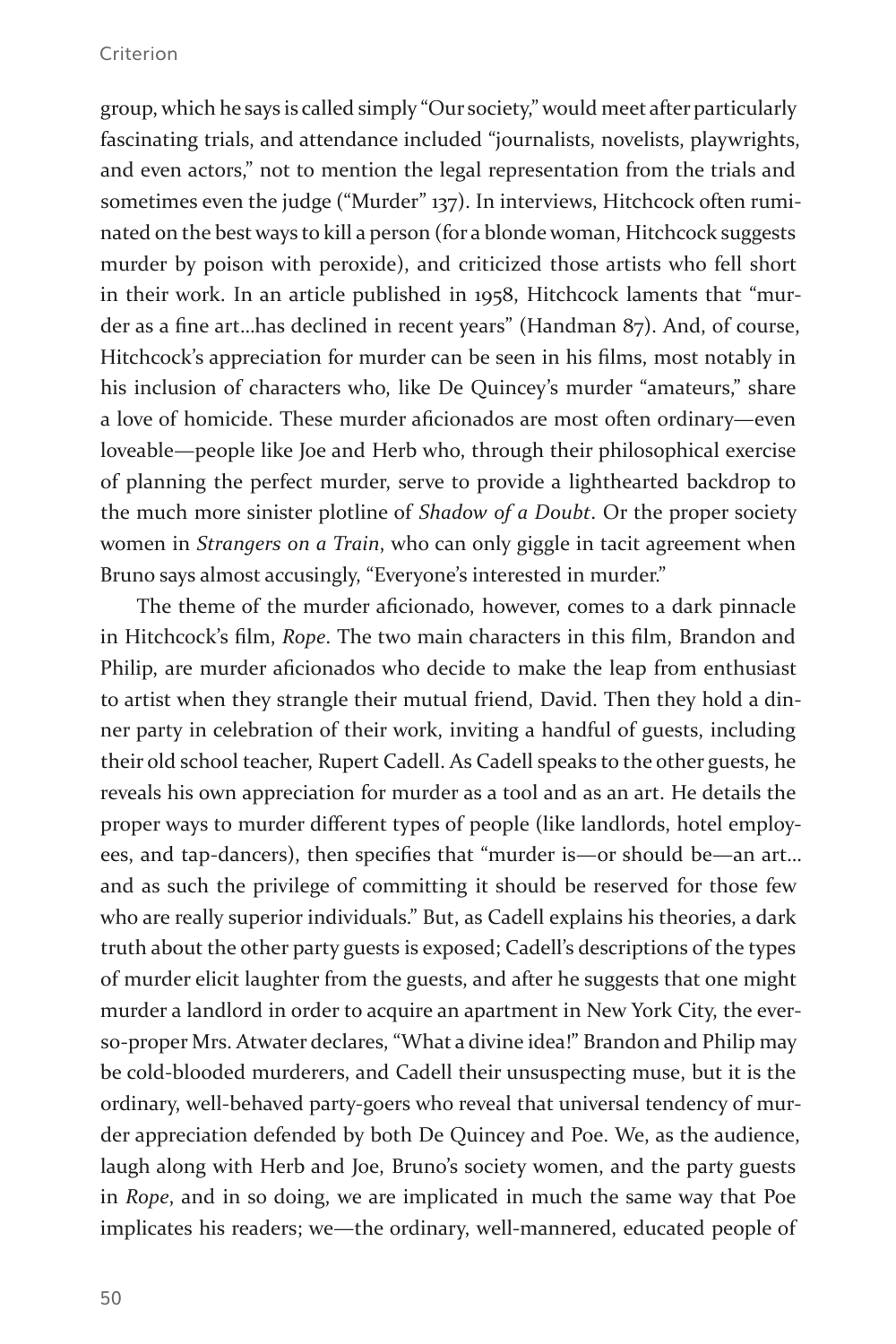the world—must appreciate a well-crafted murder. If we didn't, we wouldn't be laughing along.

Not only do De Quincey, Hitchcock, and Poe use murderer enthusiasts as characters in their works, but they accuse each and every one of their audience members of belonging to the same society. Some might be offended at that suggestion, but there is a difference between appreciating the artistry of a good murder and actually committing one. De Quincey's society lecturer in his first "Murder" paper claims to have toyed with the idea of becoming an artist himself, testing his own mettle by stabbing a cat to death. After the deed however, the lecturer admits that he has been turned off of the idea of murdering any lifeform, and "for the higher departments of the art," he says, "I confess myself to be utterly unfit" ("On Murder" 34). This short rumination might just reveal the greatest mystery in such works as De Quincey's, Poe's, and Hitchcock's, for none of these men can truly say what it is about a person's soul that makes him or her "fit" to commit murder. They can, however, identify what it is about a person's works that makes him or her "fit" to be considered an artist. Here, it is helpful to refer to De Quincey's critical essay about Shakespeare's *Macbeth*, entitled "On the Knocking at the Gate in *Macbeth*." In this impressive critical reading, De Quincey examines Act II scene iii, in which Lady Macbeth and her husband have just murdered King Duncan and are startled afterwards by a knocking at the castle gate. De Quincey uses this short critical essay to examine his own emotional response to the scene, and to reveal the artistry behind those emotions. The resulting composition reveals the great secret behind great art: its purpose.

In his critical essay, De Quincey writes of Shakespeare's work that it is "to be studied with entire submission of our own faculties" ("Knocking" 7). At the beginning of his essay, De Quincey introduces his motive for examining this particular scene in *Macbeth*. He says, "it reflected back upon the murder a peculiar awfulness and a depth of solemnity: yet, however obstinately I endeavored with my understanding to comprehend this, for many years I never could see why it should produce such an effect" ("Knocking" 3). He then goes on to encourage readers to abandon their "understanding" when it stands opposed to other faculties, like emotion. De Quincey felt "a peculiar awfulness and a depth of solemnity" when he encountered this scene in *Macbeth*, but his understanding told him there was no reason for those feelings. Instead of abandoning those feelings, though, De Quincey abandoned his understanding. He "submitted his own faculties" to Shakespeare's art and listened instead to the feelings the play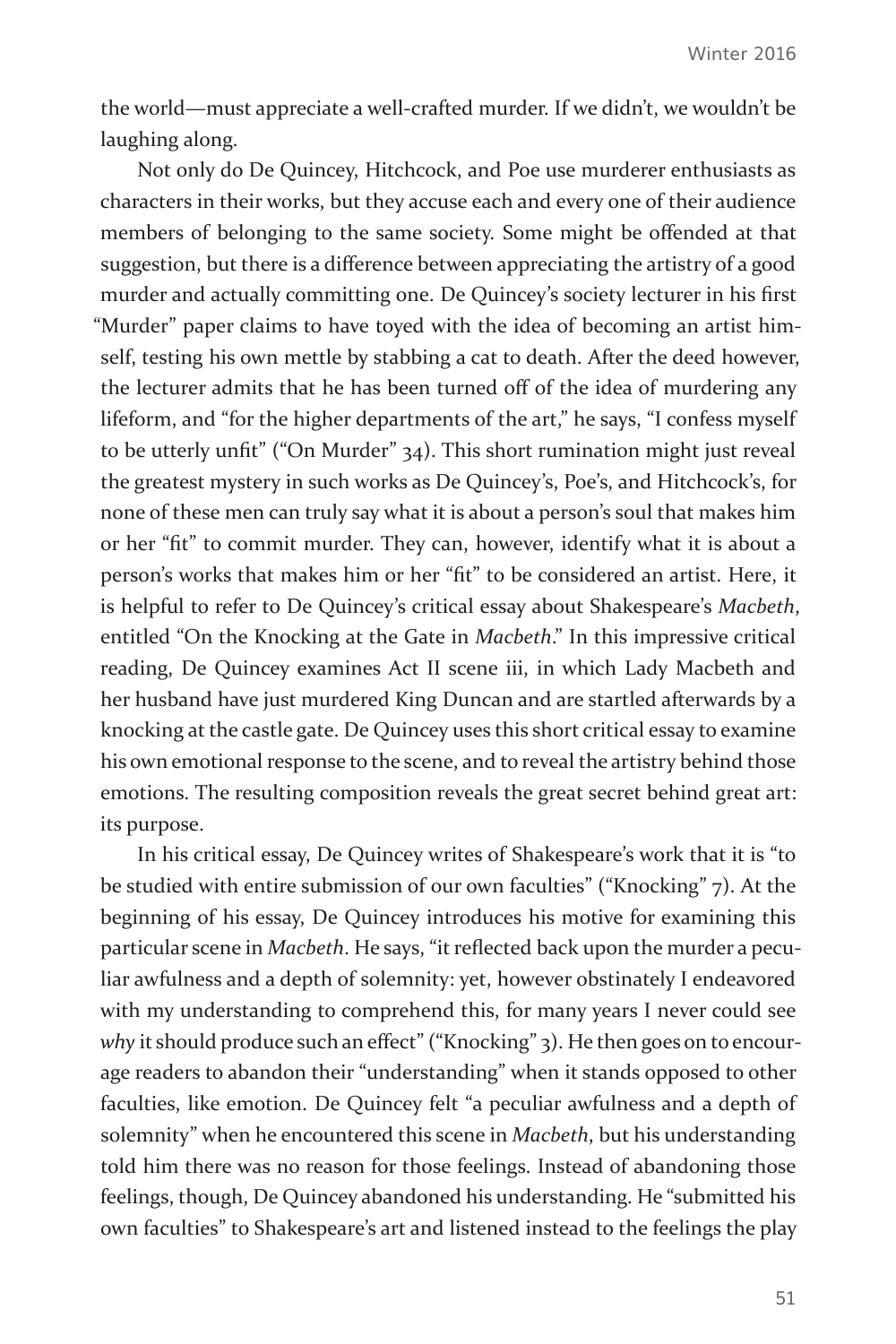was producing in him. According to De Quincey, then, art does not exist to create understanding, knowledge, or morality. When an artist works in his or her medium, the artist is really working to create emotions.

Both Poe and Hitchcock agree with this assessment. In his "Philosophy of Composition," Poe writes, "A poem is such, only inasmuch as it intensely excites, by elevating, the soul" (667). Hitchcock, likewise, asks in an interview "What is art?" then goes on to answer himself with, "Art is an experience, isn't it?" ("On Style" 293). For both of these men, every other aspect of the art is secondary to creating emotion. In terms of Kantian philosophy, Poe identifies Beauty as the proper way to evoke an emotional response in an audience, as opposed to either Truth (morality) or Reason (intelligence). Truth and Reason, he says, may indeed play a part in a work of art, but "the true artist will always contrive to tone them down in proper subjection to that Beauty which is the atmosphere and the real essence of the poem ("The Poetic Principle" 703). Hitchcock uses different words, but presents the same ideas. "I put first and foremost cinematic style before content," he says. "I don't care what the film is about…so long as that audience goes through that emotion!" ("On Style" 292) For Hitchcock, then, Beauty is found in style, and it is the stylistic choices that create emotion in an audience, not the Truth or Reason of the film's content.

In light of this revelation, murder can only be a true art form if its purpose is to create emotion. De Quincey agrees, saying "The final purpose of murder, considered as a fine art, is precisely the same as that of Tragedy, in Aristotle's account of it, viz., 'to cleanse the heart by means of pity and terror'" ("On Murder" 32). He later expands Aristotle's description, saying that the purpose of murder as an art is "to improve and humanize the heart" ("On Murder" 32). An example of this "improvement" can be seen in De Quincey's first murder essay, when the speaker gives an account of a friend who planned to make his debut as an artist by murdering a baker. When he confronts the baker, however, the baker refuses to be killed, and instead challenges the would-be-murderer to a boxing match. The baker is fifty years old and out of shape, but, remarkably, he is able to hold his own for twenty-seven rounds against his assailant. De Quincey writes,

"What an astonishing stimulus to latent talent is contained in any reasonable prospect of being murdered. A pursy, unwieldy, half cataleptic baker…had absolutely fought six-and-twenty rounds with an accomplished English boxer…so greatly was natural genius exalted and sublimed by the genial presence of his murderer" ("On Murder" 29).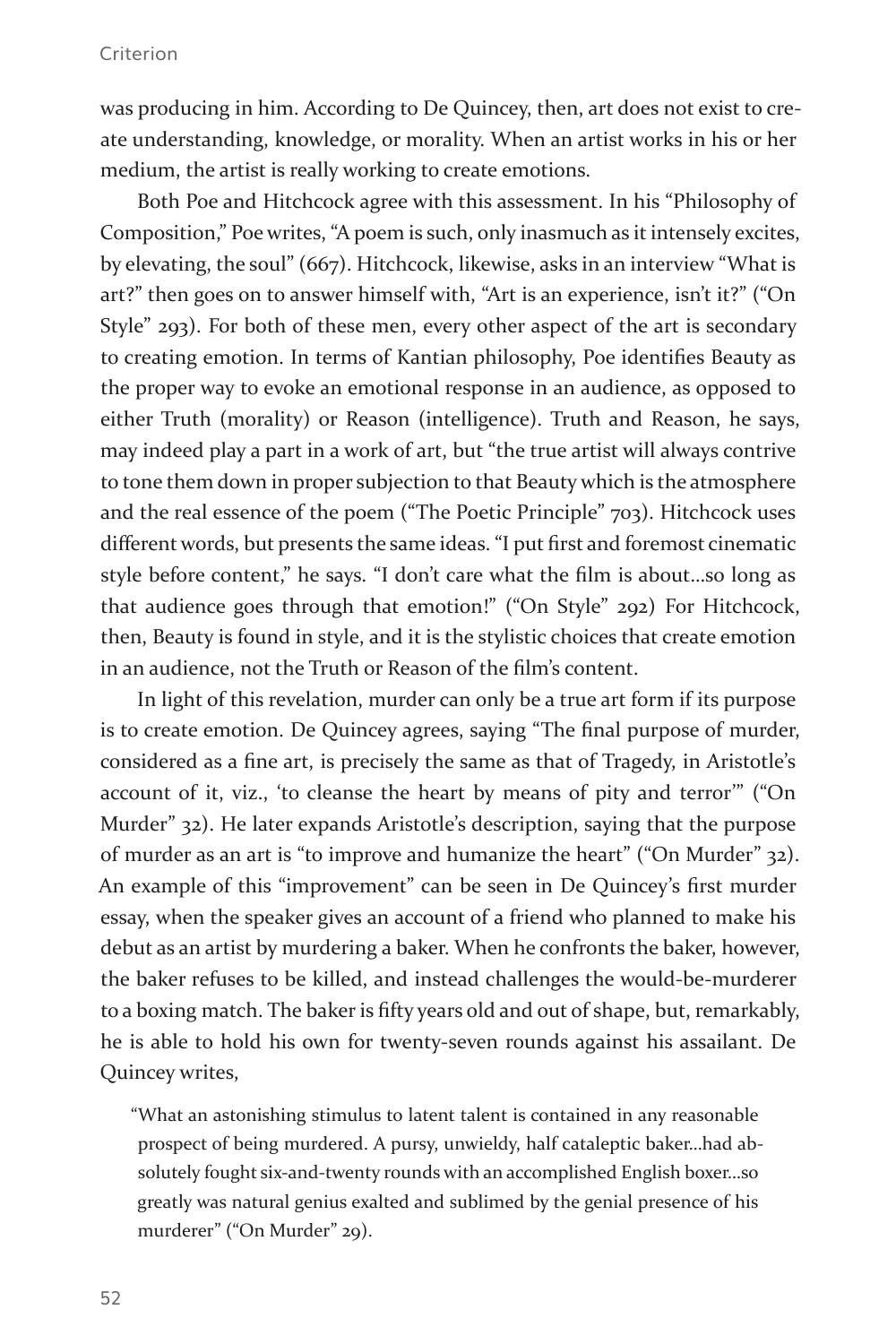In De Quincey's account, the art of murder reveals in the baker a "natural genius" which is awakened by the emotions present at the prospect of being murdered, and which otherwise might have remained undiscovered.

Like De Quincey, Hitchcock's works often allow his murderers to "improve and humanize the heart." For example, in his 1959 thriller, *North by Northwest*, Roger O. Thornhill is the victim of several artistic murder attempts. These attempts culminate in the most iconic scene of the movie: Thornhill is conned into waiting by the side of the road in the middle of a dusty field, where he is attacked by a crop-duster with a mounted machine gun. Why did Thornhill's would-be-murderers make such an effort to craft an artistic murder when they could have much more easily shot him from a passing car? Hitchcock explains his motivation to create this scene as a director, saying, "The sequence is very carefully designed step by step both visually and to some extent in its menace… the menace of its content" ("On Style" 286–287). Hitchcock, as the director of the film, created this scene with his audience's experience in mind. Likewise, Thornhill's creative assailants designed this murder attempt for their audience: Roger Thornhill. The experience of being attacked by a rogue biplane would, of course, effect Thornhill in much the same way that it effects Hitchcock's audience by creating a feeling of menace that works to "humanize" Thornhill's heart. This process of humanization is not complete until Thornhill stages his own death; it is only after this last, "successful" murder that Thornhill is revealed to be a changed man. The menace that builds through a series of artistically attempted murders has a lasting effect on Thornhill's character, finally allowing his heart to be "improved." In the beginning of the film, Thornhill is a simple advertising executive, unsuccessful in love and inordinately attached to his mother. However, after his exposure to the menace of attempted murder Thornhill is improved and humanized. He becomes a brave, take-charge kind of man, finally capable of committing himself not only to save the world, but also to the woman he loves.

Many of Hitchcock's films use murder as a method of "improving" the art's intended audience. For example, Hitchcock's *Psycho* sets up an interesting situation in which the murderer is a subset of the audience's subconscious; when Norman dresses in his mother's clothing and prepares for a murder, his subconscious is creating a kind of artistic performance. And since, as Norman's psychiatrist says, "If [Norman] felt a strong attraction to any other woman, the Mother side of him would go wild," the murders are obviously intended as a kind of chastisement for any feelings of attraction or arousal that Norman feels.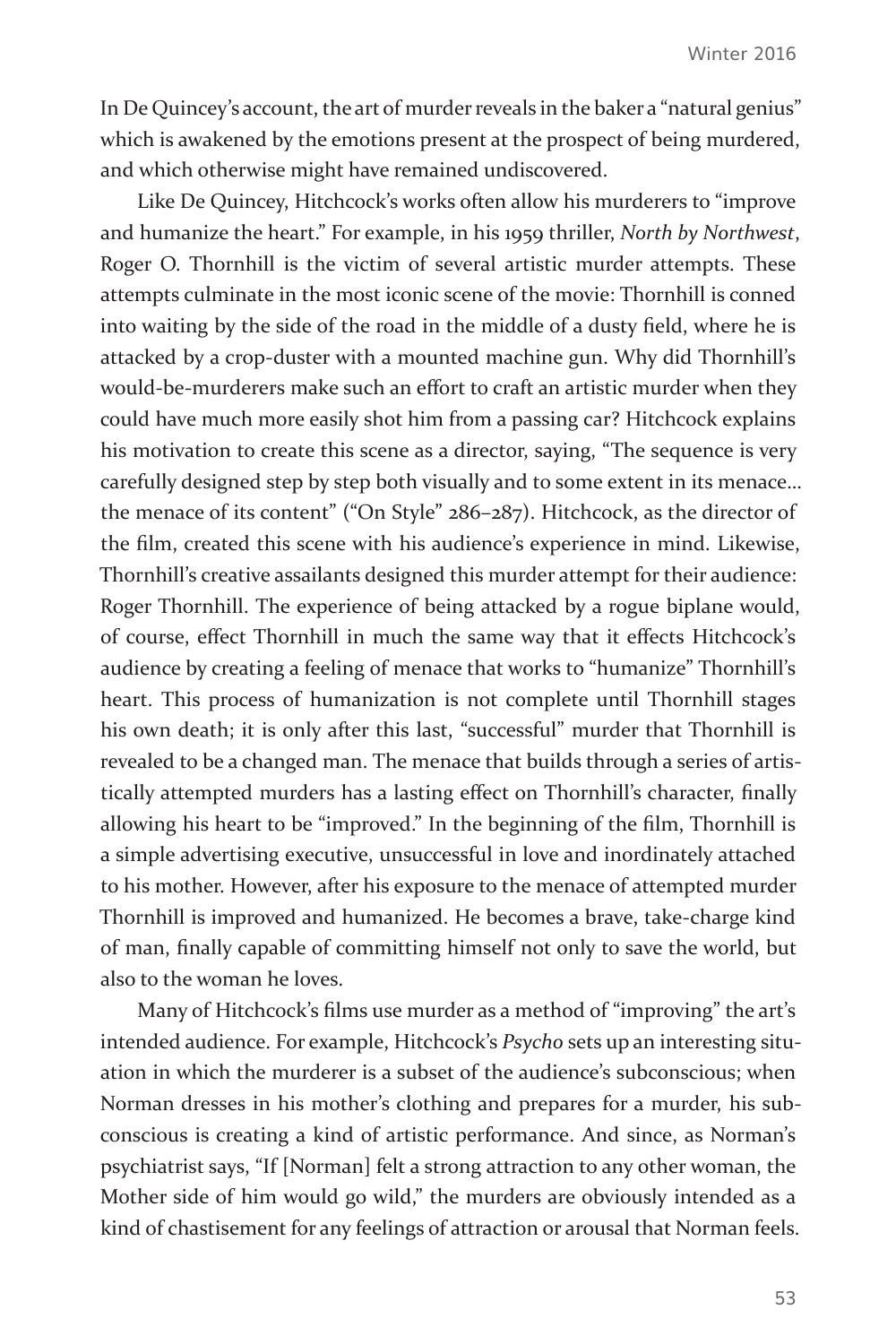In terms of improving Norman's heart, then, these murders are a kind of performance art that atones for Norman's original sin of killing his own mother. By murdering the girls to whom he was attracted, Norman not only keeps his mother alive, but also improves his own heart in order to become a better, more attentive son, without any distractions from pretty blonde girls.

*Rope* offers a more complicated version of the situation presented in *Psycho*. In *Rope*, three main characters are implicated in a murder: Brandon, Philip, and Rupert Cadell. Of the three murderers, however, Brandon is the only murdererartist. Cadell is a philosopher who understands the aesthetics of murder, while Philip is a musician who is much more suited to his piano performances than to the act of murder. But Brandon is the true artist, saying immediately after the murder, "I've always wished for more artistic talent. Well, murder can be an art, too. The power to kill can be just as satisfying as the power to create." Brandon plans the entire murder, including the party afterwards, while Philip tags along as a nervous and, at times, unwilling accomplice.

After understanding that Brandon is the murderer-artist, the question arises: who is his intended audience? Whose heart is to be "improved and humanized" by this encounter? I would posit that Brandon plans the murder in order to improve the hearts of Cadell, Philip, and himself. Brandon meticulously plans every aspect of his art down to the smallest of details. However the artistry of his murder is not complete until a party has been thrown. "The party," he says, "is…the signature of the artist." And since the party stands as a "signature" to his murderous artwork, he has planned it just as thoroughly as he planned the actual deed of killing their friend. Cadell mentions Brandon's fastidious attention to detail when he asks, "Something gone wrong, Brandon? . . . You always plan your parties so well; it's odd to have anything go wrong." Of course, since Brandon did plan this particular party so thoroughly, nothing did go wrong; every detail was planned, including Cadell's return afterwards. Cadell returns to the apartment under the guise of a lost cigarette case, then asks if he might stay for a drink. Brandon and Philip have a reasonable excuse to say no: they are supposed to be leaving for the country that night, so it would have been acceptable to politely refuse Cadell's request because they must start driving immediately. Brandon, however, not only invites Cadell to stay for a drink, but then plays a game of deduction with Cadell, asking a series of leading questions and finally revealing the murder. This revelation is no accident. Philip understands this fact when he stands opposed to Brandon at the end of the film, saying "This is what you wanted, isn't it? Somebody else to know. Somebody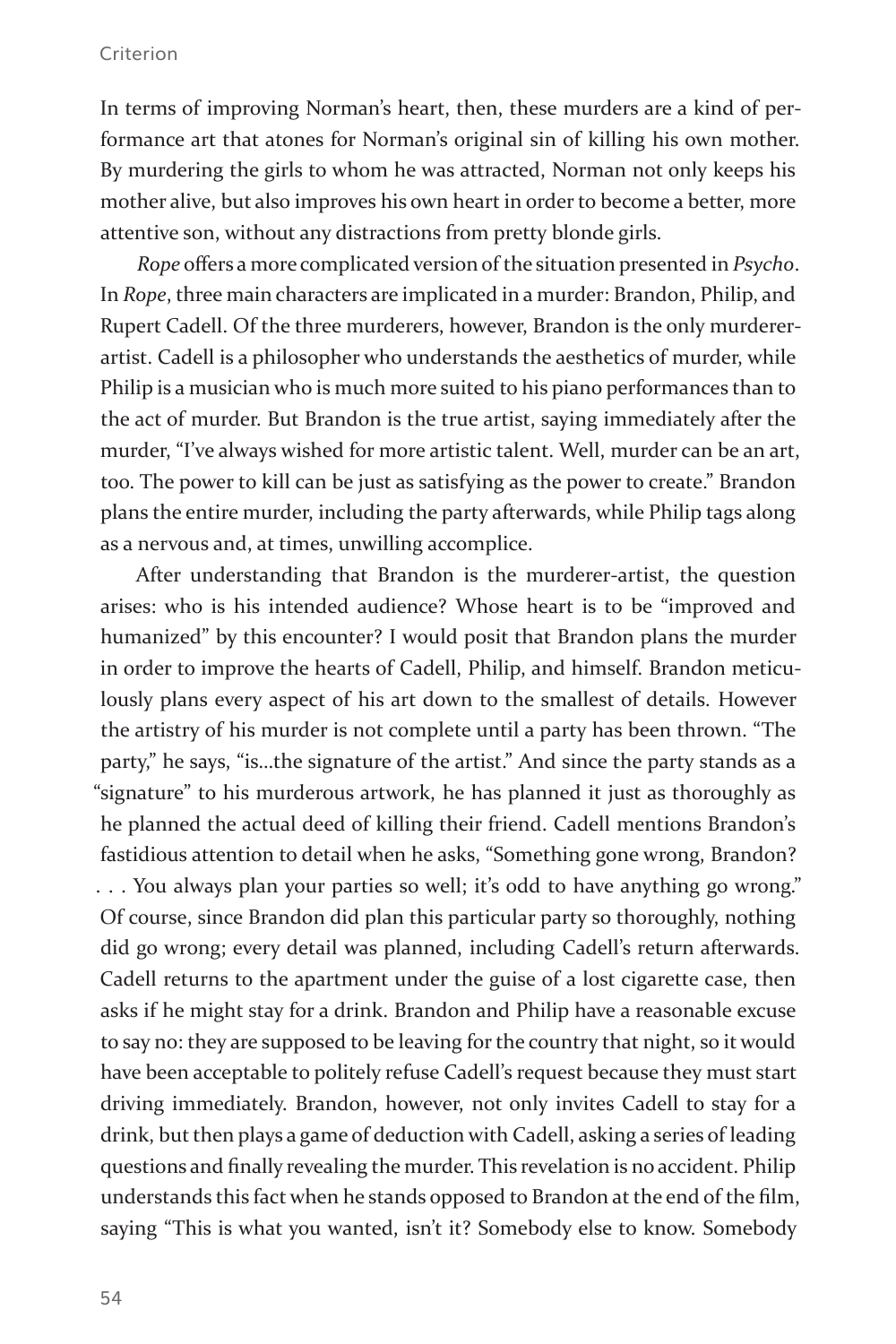else to see how brilliant you are." Indeed, Brandon intended for his crime to be discovered so that it would reach its entire audience: Brandon, Philip, and Rupert Cadell. Once the murder had spoken to its intended audience, it could begin to affect that audience in a way that would improve their characters, at least, according to Brandon. He explains his philosophical understanding of the art of murder during his dinner party, saying, "The few [who should be allowed to commit murder] are those of such intellectual and moral superiority that they're above traditional moral concepts." Brandon believes, then, that he is one of the few superior allowed to commit murder. But somehow, he is not confident in that fact until after he has actually carried out the deed. Immediately after the murder, Brandon states how "exhilarated" and "alive" he feels, as if he was less human before the murder than he is after. So it is only by actually committing the perfect murder that Brandon can prove that he deserves to be one of "the few." By sharing the experience with Philip and revealing Cadell's part in the plan as an inspiring muse, Brandon hopes to share the improving effect of his art with his friends, inducting them, along with himself, into the society of the superior few.

Poe's murderers tend toward a slightly different audience than Hitchcock's. For example, in Poe's "The Cask of Amontillado," Montresor tells the story of a murder that he committed fifty years earlier. He plans his murder carefully and waits patiently for just the right time to quietly lead his victim—the drunken Fortunato—down to his family crypt under the pretense of sharing some fine Amontillado wine. Unfortunately for Fortunato, though, there is no Amontillado. Instead, Montresor chains Fortunato to a wall and erects a new stone wall, trapping his victim and condemning him to death. In this case, Montresor plans his murder to be a secret to all, except for his victim. For Fortunato, the murder is planned to be "a spectacle of execution so that the victim knows who kills him" (Barban 56). Likewise, every minute detail of this murder is planned to coordinate with the wrongs that Fortunato has committed, creating an artistic quality that Poe termed "Unity" (Moldenhauer, 290). In "Amontillado," Montresor creates unity in his artistic murder through parallels: since Fortunato treated Montresor as an inferior man, Montresor would force Fortunato to tour his family's crypt, reminding him of the family's storied history. Since Montresor sees Fortunato as a fool, he chooses to murder him during Carnival, at which time Fortunato and other people of high class would traditionally be dressed as "peasants, servants, or fools" (Barban 54). Even the Amontillado plays a role in Montresor's unified artwork: "Amontillado" is, of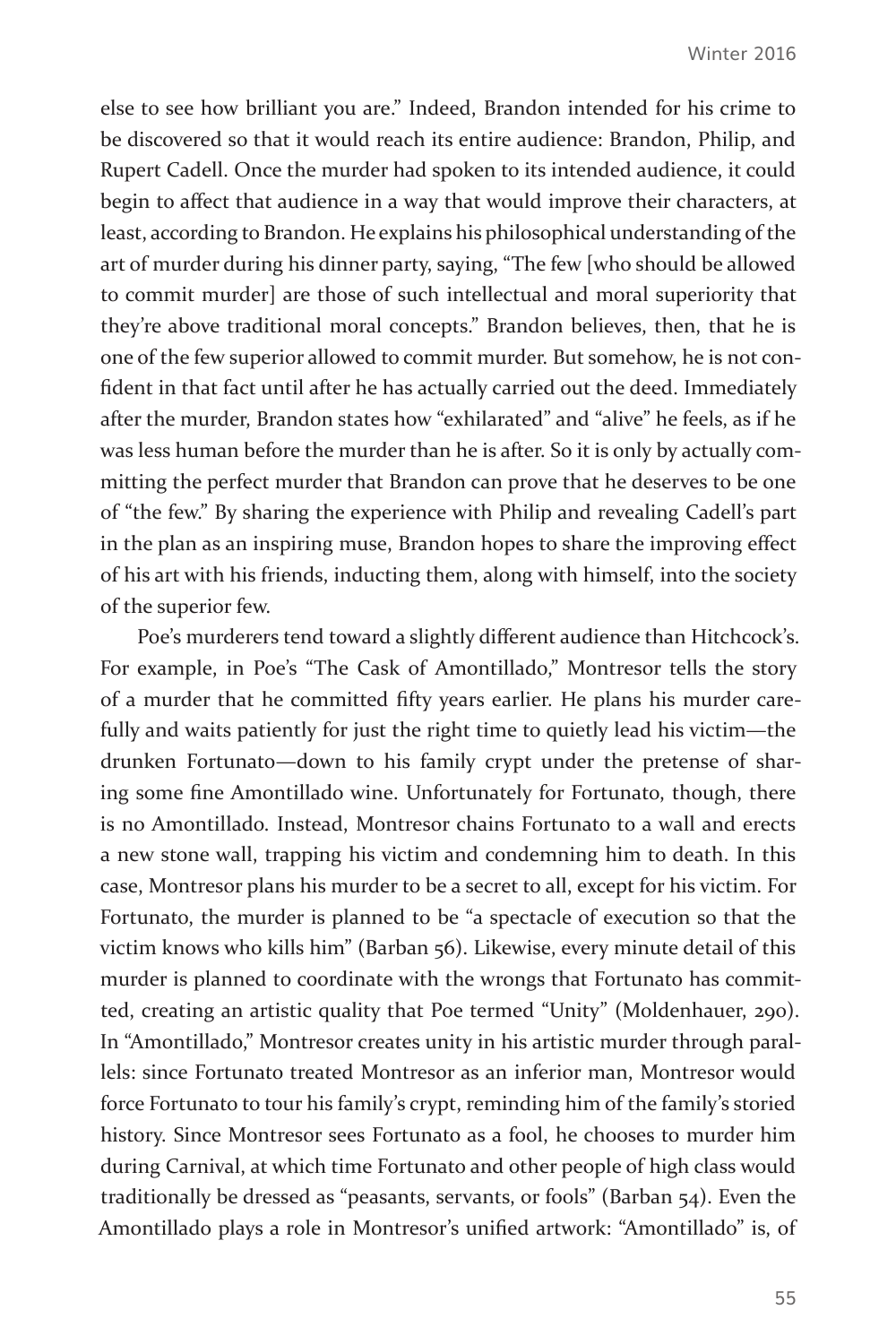course, a kind of wine, but it can also be rendered to mean "collected in a pile," which, according to Elena Barban, can refer to either the pile of stones that Montresor uses to trap Fortunato inside the wall or to the "pile of bones" that Fortunato would soon become (56).

Montresor's detailed planning allows him to construct an artistic murder that is meaningful for his victim and audience, Fortunato. Since the murder is planned as a revenge killing, Montresor no doubt hopes to see Fortunato's heart "improved and humanized" by feelings of remorse and contrition. Although no indication of remorse is given by Fortunato except for "a jingling of the bells [on his fool's cap]," Montresor finishes his story with the words "In pace requiescat!" ("Amontillado" 421), a Latin phrase (meaning "May he rest in peace"). This phrase is normally used by a priest to absolve a dying person of his or her sins. In this case though, Barban asserts (and I agree) that these words are spoken by Montresor in regards to Fortunato, and that they prove that Montresor feels "that he has merely avenged himself for the wrong that Fortunato afflicted upon him fifty years ago" (Barban 57). I would also assert that these final words show that Montresor believes that his art has been successful; all of his work to create unity and originality has inflicted terror in Fortunato's heart and, thereby, humanized his heart. The emotional artwork that Montresor creates leaves Fortunato a changed person, worthy of Montresor's forgiveness.

Poe's final short story, written the same year that he died, is another examination of a murderer-artist, this one named Hop-Frog. In "Hop-Frog; or, The Eight Chained Ourang-Outangs," Poe tells the story of a king who is quite fond of parties and practical jokes. The king keeps in his employment a disabled dwarf who he calls "Hop-Frog," because the dwarf's disfigured legs only allow him to get around by "something between a leap and a wiggle" ("Hop-Frog" 422). The king also employs as a dancer a dwarf girl named Trippetta. Trippetta and Hop-Frog become close friends, and trusted entertainers of the king. So when the king decides to hold a masquerade, he summons Hop-Frog and Trippetta to help him make plans. Hop-Frog and Trippetta arrive at the king's court and find their king to be upset and a little drunk. He forces Hop-Frog to drink some wine, despite Hop-Frog's insistence wine makes him feel ill. When Hop-Frog, delirious with wine, cannot think of a good costume for the king to wear to his masquerade, the king forces him to drink more wine. Finally, Trippetta falls in front of the king and begs him to stop. The king pushes Trippetta down and throws a goblet of wine in her face. At this point, Hop-Frog presents a plan for the king's masquerade—the king and his advisers will dress as escaped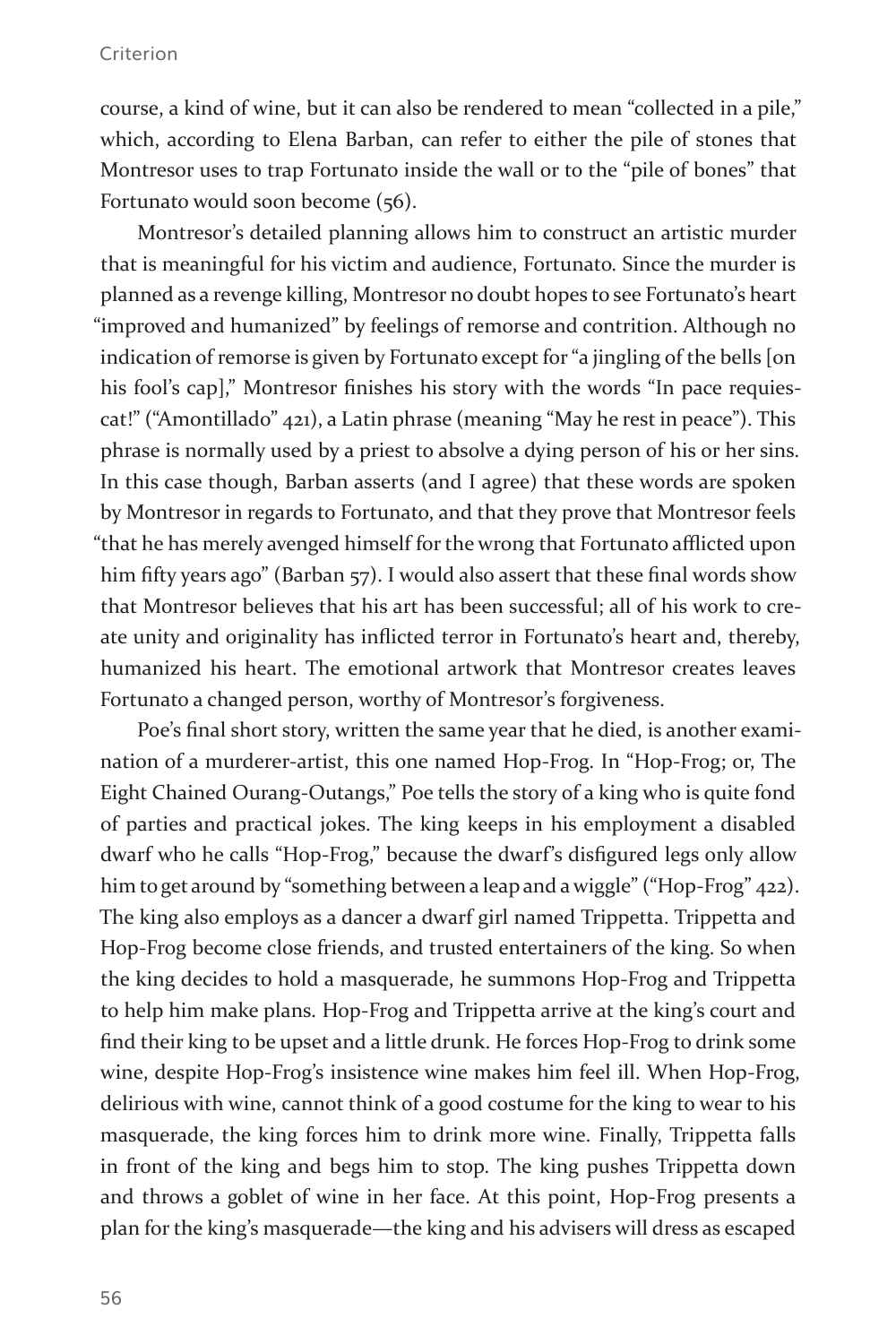orangutans, and when they enter the ballroom, the guests will be thrown into a panic. The king loves this idea and allows Hop-Frog to dress him and his advisers in furs and feathers then chain them together to make the illusion more realistic. On the night of the party, the king and his counsellors rush into the ballroom, frightening his guests with their wild behavior. Hop-Frog, a torch in hand, rushes around the orangutans, playing as a narrator for the crowd. "I shall soon find out who they are!" he shouts, hopping about the room ("Hop-Frog" 427). Then, in one quick movement, Hop-Frog attaches a chandelier chain to the chain that is holding the men together, hoists them into the air, and uses his torch to light their costumes on fire. He then climbs the chain to the ceiling and out the skylight, where Trippetta waits for him, and the two disappear into the night.

Because Hop-Frog intends for his homicide to be a revenge killing, it might make sense that, like Montresor, his intended audience is his victim. Many of the details of the murder even work to support this idea. For example, the king spends much of his time making a joke out of poor Hop-Frog, so in terms of revenge, it is only right that he dies as the punch line to one of Hop-Frog's own jokes. And, just like Montresor luring Fortunato into his crypt with the promise of fine wine, Hop-Frog uses situations with which the king is comfortable—the promise of a party and a cruel practical joke—to lure the king into his trap. However, after all of this planning and detail, the costumes that Hop-Frog had designed "instantly burst into a sheet of vivid flame," and his victims are dead in less than thirty seconds. If Hop-Frog had intended for his victims to benefit from his art, he certainly did not leave them enough time to do so. However, after the murder, I believe that the true audience is revealed: Hop-Frog himself. He uses his artistic murder as a way of "improving" his own heart, and lifting himself above his station. Just as Poe sees his own art as a way of "elevating" the soul and exposing it to "brief and indeterminate glimpses" of god-like ecstasy (Moldenhauer 288), Hop-Frog uses his art as a way of escaping the painful world in which he is trapped. He climbs the chain in the "domed ballroom (an architectural symbol of the arts)" (Bryant 45), elevating his own soul to a place of art and beauty. While Hop-Frog begins his story as a court jester, he finishes it as a changed artist.

This brief survey of their narrative works shows that both Hitchcock and Poe depict murder as an art in much the same way that De Quincey does in his "Murder" essays. All three men demonstrate ways in which murder might be used to evoke emotions and change characters. Additionally, they create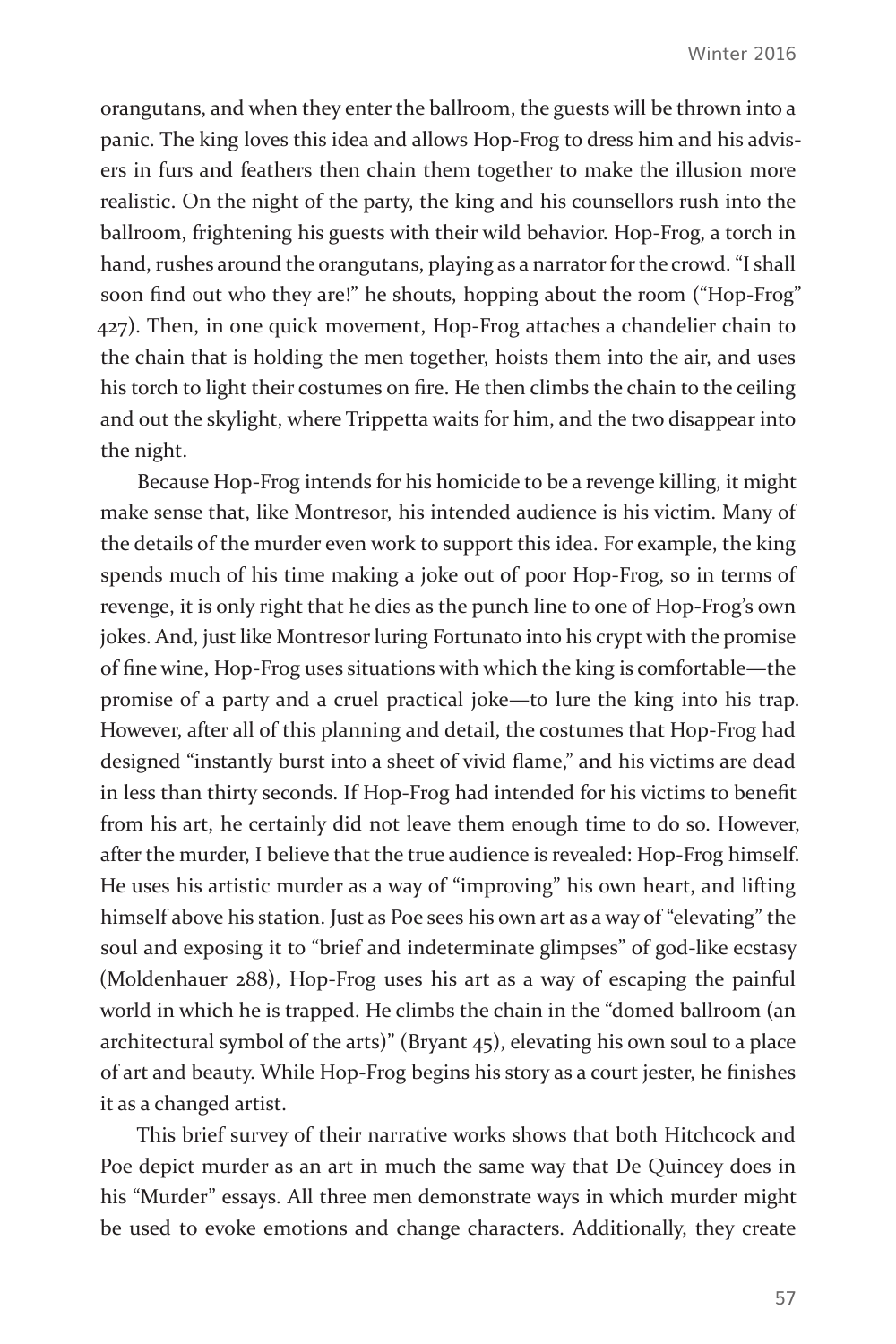murder aficionados in their characters while, at the same time, accusing their audiences of harboring a like fascination. However, despite De Quincey's best efforts, not to mention Poe's long list of highly-esteemed stories and Hitchcock's lasting impression on pop and sophisticated culture, murder is still not universally respected as an art form. Still, artists and aficionados should take heart; after all, Poe's gothic tales were, for many years, seen as the ravings of a mind addled by alcohol and tragedy. Similarly, Hitchcock's films have only relatively recently garnered serious critical attention. Not only did Poe and Hitchcock demonstrate the artistic side of murder, but they were able to use De Quincey's ideas about the aesthetics of murder to elevate their chosen art forms. They used the emotions inherent in an artistic murder to inspire emotions in their own audiences, through their own mediums. Without the murder, there would be no Poe stories or Hitchcock films. No Montresor or Norman Bates or "Tell-Tale Heart" or *Vertigo*. Without the murder, there would be no art.

### *Endnotes*

- Jan Olsson contends that Hitchcock does not care for De Quincey's artistic view of murder, saying, "The aesthetic approach to the art of murder was, however, not at the core of Hitchcock's macabre spiels. His murder advocacy was rather on the cozy side, homely acts of kindness and consideration as opposed to De Quincey's theatrical slitting of throats. Hitchcock's preferred methods for homicide were strangulation and poisoning." While Hitchcock's fascination with strangulation and poisoning cannot be denied in light of his films, I disagree with the idea that strangulation and poisoning cannot be an artistic means of murder, and I will show that in the remainder of my analysis.
- 2. De Quincey's "Confessions" has also been connected to Poe's Dupin and his short story, "The Masque of the Red Death." For a more thorough examination of either of these connections, see "Poe's De Quincey, Poe's Dupin," by Robert Morrison, or "A De Quinceyan Source for Poe's 'The Masque of the Red Death,'" by Robert Lance Snyder.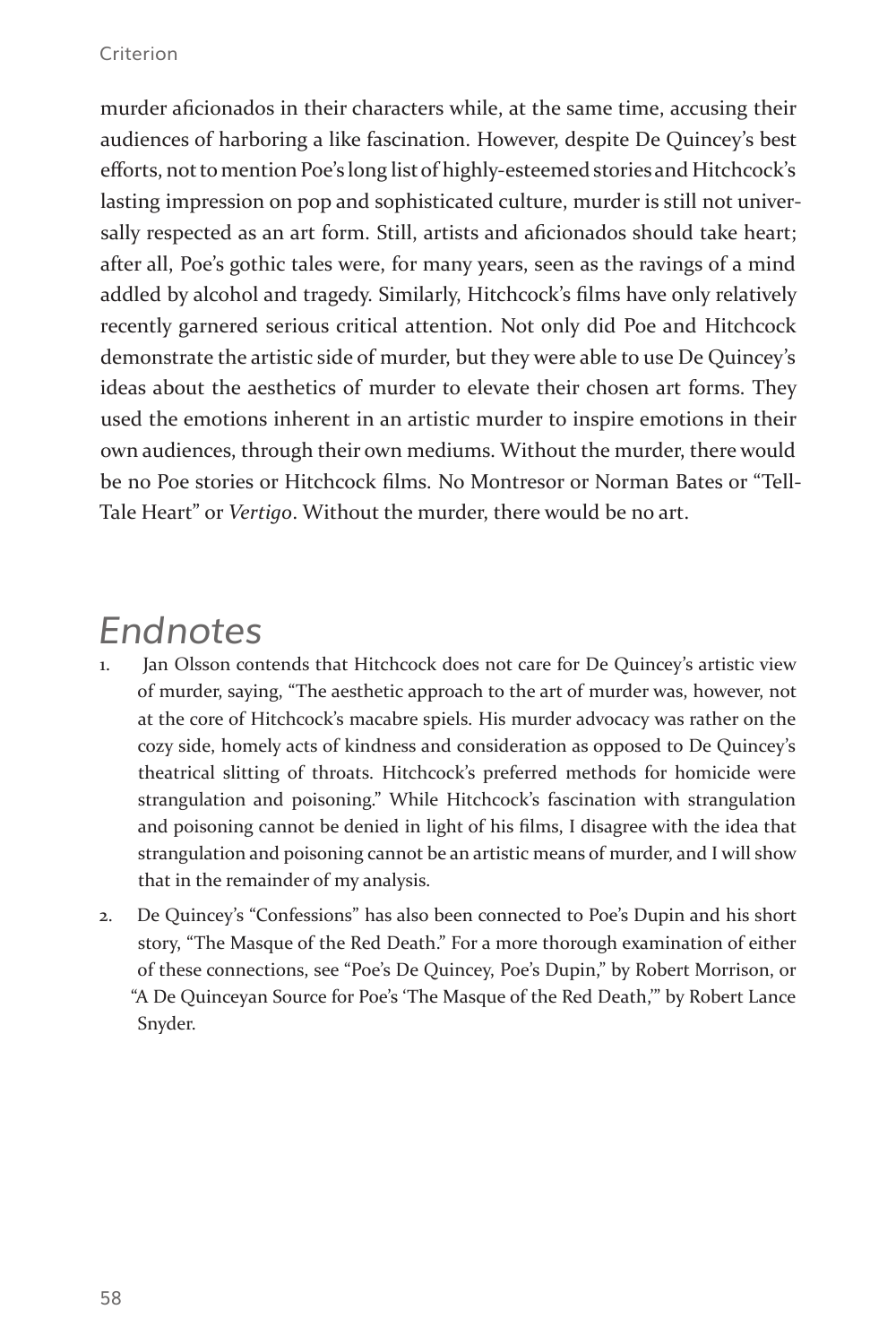## *Works Cited*

- Barban, Elena V. "The Motive for Murder in 'The Cask of Amontillado' by Edgar Allan Poe." *Rocky Mountain Review of Language and Literature* 58.2 (2004): 47–62. Web. 4 Nov. 2015.
- Black, Joel. *The Aesthetics of Murder: A Study in Romantic Literature and Contemporary Culture*. Baltimore: John Hopkins University Press, 1991. Print.
- Bryant, John. "Poe's Ape of UnReason: Humor, Ritual, and Culture." *Nineteenth-Century Literature* 51.1 (1996): 16–52. Web. 4 Nov. 2015.
- De Quincey, Thomas. "On Murder considered as One of the Fine Arts." *On Murder*. Ed. Robert Morrison. New York: Oxford University Press, 2006. 8–34. Print.

———. "On the Knocking at the Gate in Macbeth." *On Murder*. Ed. Robert Morrison. New York: Oxford University Press, 2006. 3–7. Print.

———. "Postscript [to On Murder Considered as One of the Fine Arts]." *On Murder*. Ed. Robert Morrison. New York: Oxford University Press, 2006. 95–141. Print.

———. "Second Paper on Murder considered as One of the Fine Arts." *On Murder*. Ed. Robert Morrison. New York: Oxford University Press, 2006. 81–94. Print.

- Handman, Stanley. "Alfred Hitchcock Murders A Blonde." *Hitchcock on Hitchcock.* Ed. Sidney Gottlieb. Vol. 2. Berkeley: University of California Press, 2014. 85–90. Web. 13 Nov. 2015.
- Hitchcock, Alfred. "After-Dinner Speech at the Screen Producers Guild Dinner." *Hitchcock on Hitchcock*. Ed. Sidney Gottlieb. Vol. 1. Los Angeles: University of California Press, 1995. Print.
- ———. "Murder—With English On It." *Hitchcock on Hitchcock*. Ed. Sidney Gottlieb. Vol. 1. Los Angeles: University of California Press, 1995. 133–37. Print.
- ———, Dir. *North by Northwest*. Universal, 2013. DVD
- ———. "On Style: An Interview with *Cinema*." *Hitchcock on Hitchcock*. Ed. Sidney Gottlieb. Vol. 1. Los Angeles: University of California Press, 1995. 285–302. Print.
- ———, Dir. *Psycho*. Universal, 2013. DVD
- ———, Dir. *Rope*. Universal, 2006. DVD.
- ———, Dir. *Shadow of a Doubt*. Universal, 2006. DVD.
- ———, Dir. *Strangers on a Train*. Warner Brothers, 2010. DVD
- Moldenhauer, Joseph J. "Murder as a Fine Art: Basic Connections Between Poe's Aesthetics, Psychology, and Moral Vision." *PMLA* 83.2 (1968): 284–97. Web. 4 Nov. 2015.
- Poe, Edgar Allan. "The Cask of Amontillado." *The Selected Writings of Edgar Allan Poe*. Ed. G. R. Thompson. New York: W. W. Norton & Company, 2004. 415-21. Print